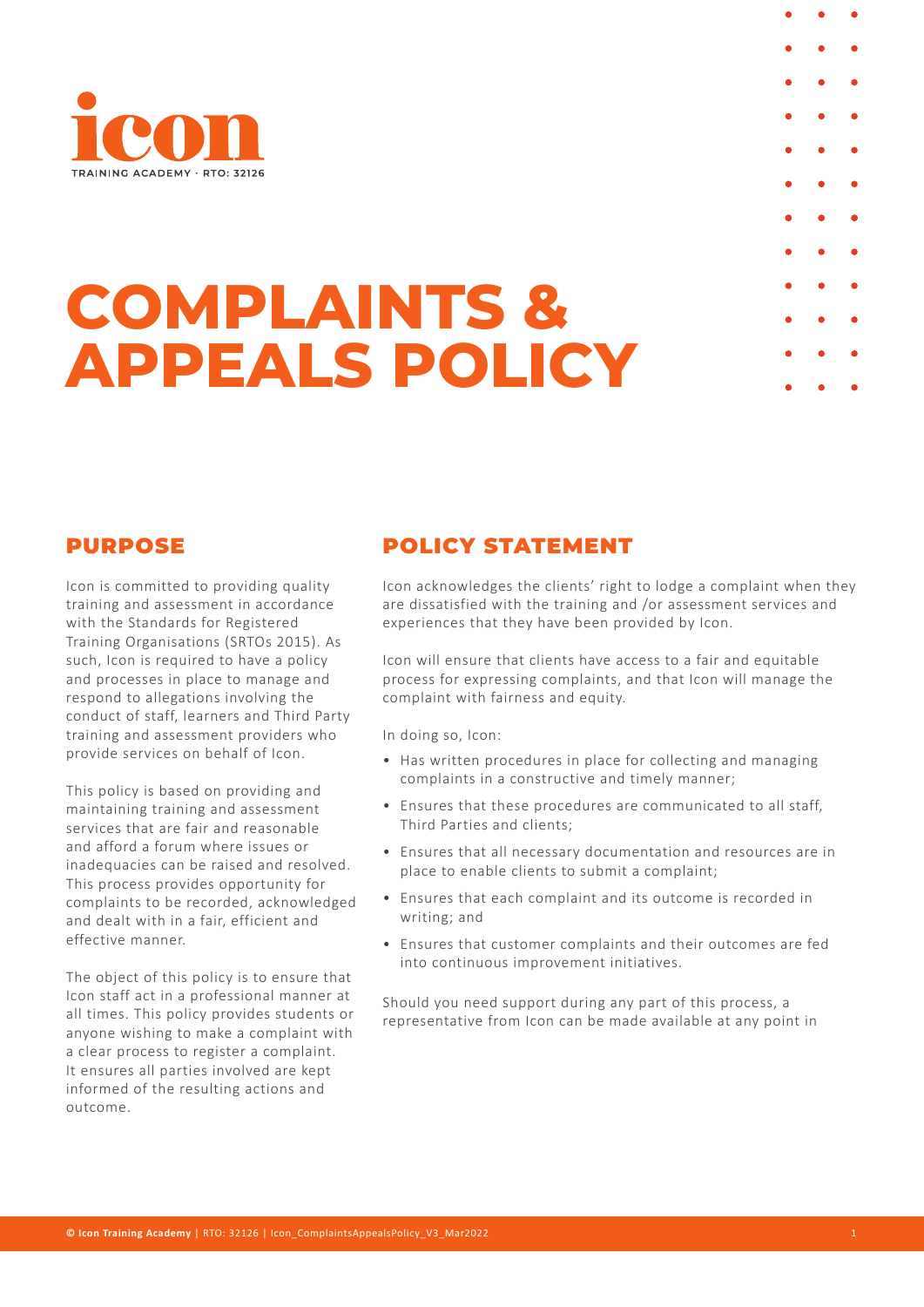## POLICY PRINCIPLES

In managing complaints, Icon will ensure that:

- The principles of natural justice and procedural fairness are adopted at every stage of the complaint process.
- The complaints policy is publicly available.
- There is a procedure for making a complaint.
- Complaints are treated seriously and dealt with promptly, impartially, sensitively and confidentially.
- Complaints will be resolved on an individual case basis, as they arise.
- All clients have the right to express a concern or problem and/or lodge a complaint if they are dissatisfied with the training and assessment services that they have been provided or the behavioural conduct of another learner.
- All complaints are acknowledged in writing and finalised as soon as practicable.
- The complaint resolution procedure is based on the understanding that no action will be taken without consulting the complainant and respondent, using a process of discussion, cooperation and conciliation.
- The rights of the complainant and respondent will be acknowledged and protected throughout the complaint resolution process, including the conduct of separate interviews initially.
- In the interest of confidentiality, the number of people involved in the resolution process will be kept to a minimum. Information in a complaint is kept confidential and only disclosed as required by law or if disclosure is imperative to a resolution of the complaint.
- Final decisions will be made by the Manager of Icon or an independent party to the complaint.
- The complaint resolution procedure emphasises mediation and education while acknowledging that in some instances formal procedures and disciplinary action may be required.
- If the complaints process fails to resolve the complaint or the complainant is not satisfied with the outcome of the complaint, the matter will be referred to an independent Third Party for review, at the request of the complainant. All costs incurred for the Third Party review will be advised to the complainant.
- Any person making a complaint will not be adversely affected by making a complaint.
- If the complaint will take in excess of 60 calendar days to finalise, Icon will inform the complainant in writing providing the reasons why more than 60calendar days are required. The complainant will also be provided with regular updates on the progress of the complaint.
- Victimisation of complainants, respondents or anyone one else involved in the complaint resolution process will not be tolerated.
- All complaints will be handled as Staff-In-Confidence and will not affect or bias the progress of the client in any current of future training.

#### TYPES OF COMPLAINTS

A complaint may include allegations involving the conduct of:

- Icon, its trainers, assessors or other staff; or
- A Third Party providing services on behalf of Icon,its trainers, assessors or other staff; or
- A learner of Icon.

#### RESPONSIBILITIES

The Manager of Icon is the Complaints Resolution Officer. The Manager may delegate responsibility for the resolution of the complaint if necessary.

The Manager of Icon is responsible for the monitoring of all complaints, ensuring files are kept up to date onsite, and that any processes or policies that occur as a result of any complaint are enforced.

Details concerning the scope of the Complaints Policy are contained within the Staff Induction Process, Employee Handbook, and on the Icon website.

Any action taken to resolve, and outcomes of complaints will be documented accordingly and stored internally in the complaints file at Icon.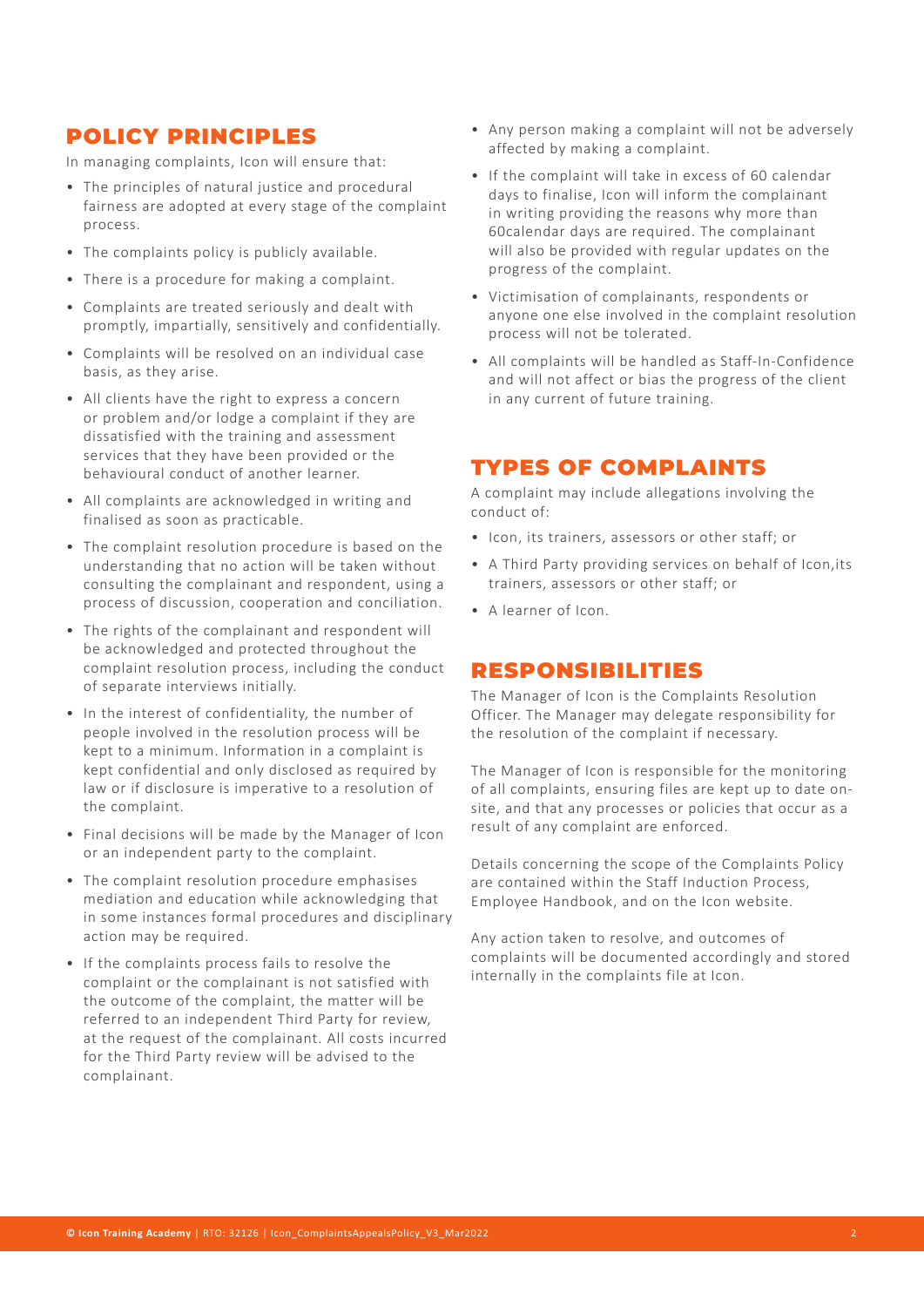## NDIS COMPLAINTS

If a client has a complaint, they are encouraged to speak immediately with the trainer/staff member to resolve the issue. If the complainant is not satisfied that the issue is resolved they will be asked to lodge a formal complaint using Icon's Complaints Form. Icon will then investigate the complaint and advise the complainant of the outcome.

If the complainant is not satisfied with the outcome they may write to the NDIS Quality and Safeguards Commission (NDIS Commission) whom is an independent Commonwealth agency established to improve the quality and safety of NDIS supports and services.

The NDIS Commission can take complaints from anyone about:

- NDIS services or supports that were not provided in a safe and respectful way.
- NDIS services and supports that were not delivered to an appropriate standard.
- How an NDIS provider has managed a complaint about services or supports provided to an NDIS participant.

You can make a complaint to the NDIS Commission by phoning 1800 035 544 (free call from landlines) or completing a complaint contact form [here.](https://forms.business.gov.au/smartforms/servlet/SmartForm.html?formCode=PRD00-OCF) For information about making a complaint, visit the NDIS Commission website.

# RTO COMPLAINTS PROCESS

All complaints shall follow the below process:

- Where the matter has not been resolved locally with the trainer/assessor/staff member, complaints should be made in writing within 10 days of the incident using the Complaints & Appeals Form.
- The Manager of Icon must be informed of receipt of all complaints immediately.
- The Manager of Icon may delegate responsibility for the resolution of the complaint.
- In the case of a complaint, the Manager of Icon will initiate a transparent, participative investigation to identify the issues.
- Complaints will be processed in accordance with the Complaints flowchart (see page 4).
- Complaints, where possible, are to be resolved within 14 calendar days of the initial application.
- In all cases the final conclusion will be assessed by the Manager of Icon.
- The complainant will be advised in writing of the outcome of their complaint, within seven (7) days of resolution.
- If the outcome is not to the satisfaction of the complainant, they may seek an appointment with the Manager of Icon.
- Should the issue still not be resolved to the complainant's satisfaction, Icon will make arrangements for an independent Third Party to resolve the issue and outline any costs that may be involved with this to the student. The student will be given the opportunity to formally present his or her case.

The time frame for this process may vary, but should take no longer than 14 days. If the process is taking longer than 60 days from the complaint or appeal being received the student will be notified in writing of the reason for the delay and kept informed about all progress. If the student is still not happy with external mediation, he/she may take his/her complaint to the Queensland Training Ombudsman. All documentation relating to complaints or appeals should be archived for audit purposes.

ASQA accepts complaints about training providers such as Icon from all members of the community and takes a risk-assessment approach to student complaints, which allows them to focus on risks to the quality of vocational education andtraining in Australia. ASQA is not a consumer protection agency and cannot act as an advocate for individual students, however, ASQA highly values complaints about training providers all complaints are used as intelligence to inform regulatory activities. For more information on how ASQA handles complaints, refer to ASQA's policy on [Managing complaints about training providers](https://www.asqa.gov.au/sites/default/files/2020-01/managing_complaints_about_providers.pdf).

A further option available to students and organisations is the National Training Complaints Hotline. This number is 13 38 73 and is staffed Monday–Friday, 8am to 6pm nationally. More details on the National Complaints Hotline can be found at [here](https://www.dese.gov.au/national-training-complaints-hotline). The Queensland training ombudsman can provide students with advice about rights and responsibilities within the VET sector, [click here](https://trainingombudsman.qld.gov.au/) for more information.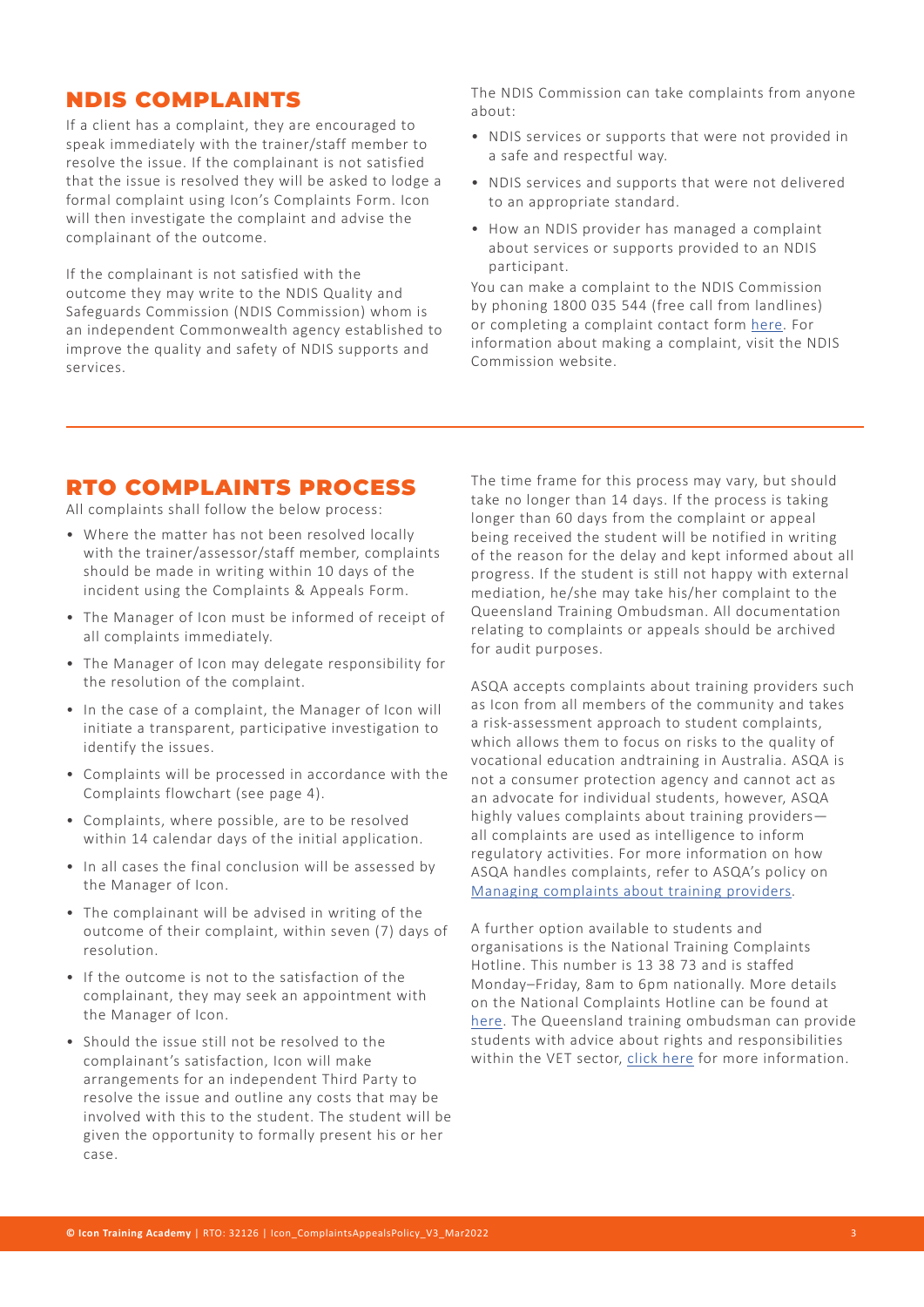## MONITORING AND IMPROVEMENT

All complaints practices are monitored by the Manager of Icon and areas for improvement identified and acted upon.